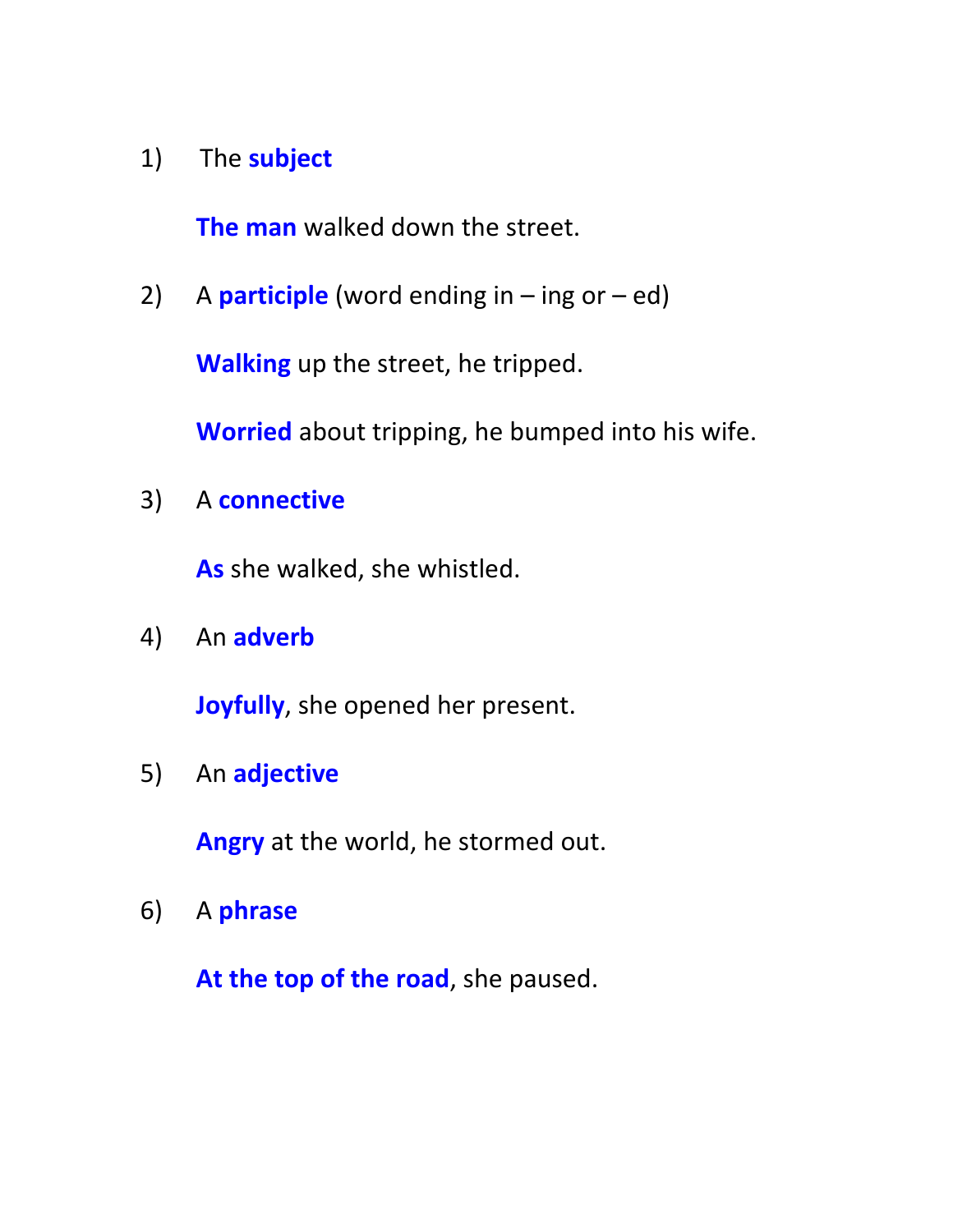### **Starting a sentence with an adverb**

An *adverb* is just a word that describes a *verb*, like *slowly*, *softly*, *heavily* or *tightly*. Starting a sentence with an adverb at the front of your subordinate clause can be an interesting way of writing. Here are a couple of examples:

*Softly treading along the carpet, he wondered where he would end up.* 

*Slowly breathing as he walked up the stairs, Todd glanced behind him.*

In the space below, give two examples of your own of sentences that start with an adverb.

### **Starting with a past participle**

**What on Earth is a past participle?** Don't worry: the answer is simple! It's really just a word that ends in –ed. Have a look at the examples below:

**Exhausted** from the race, he gulped his energy drink.

**Seated** just metres from the front, she caught his eye.

Now use the space below to give two examples of your own.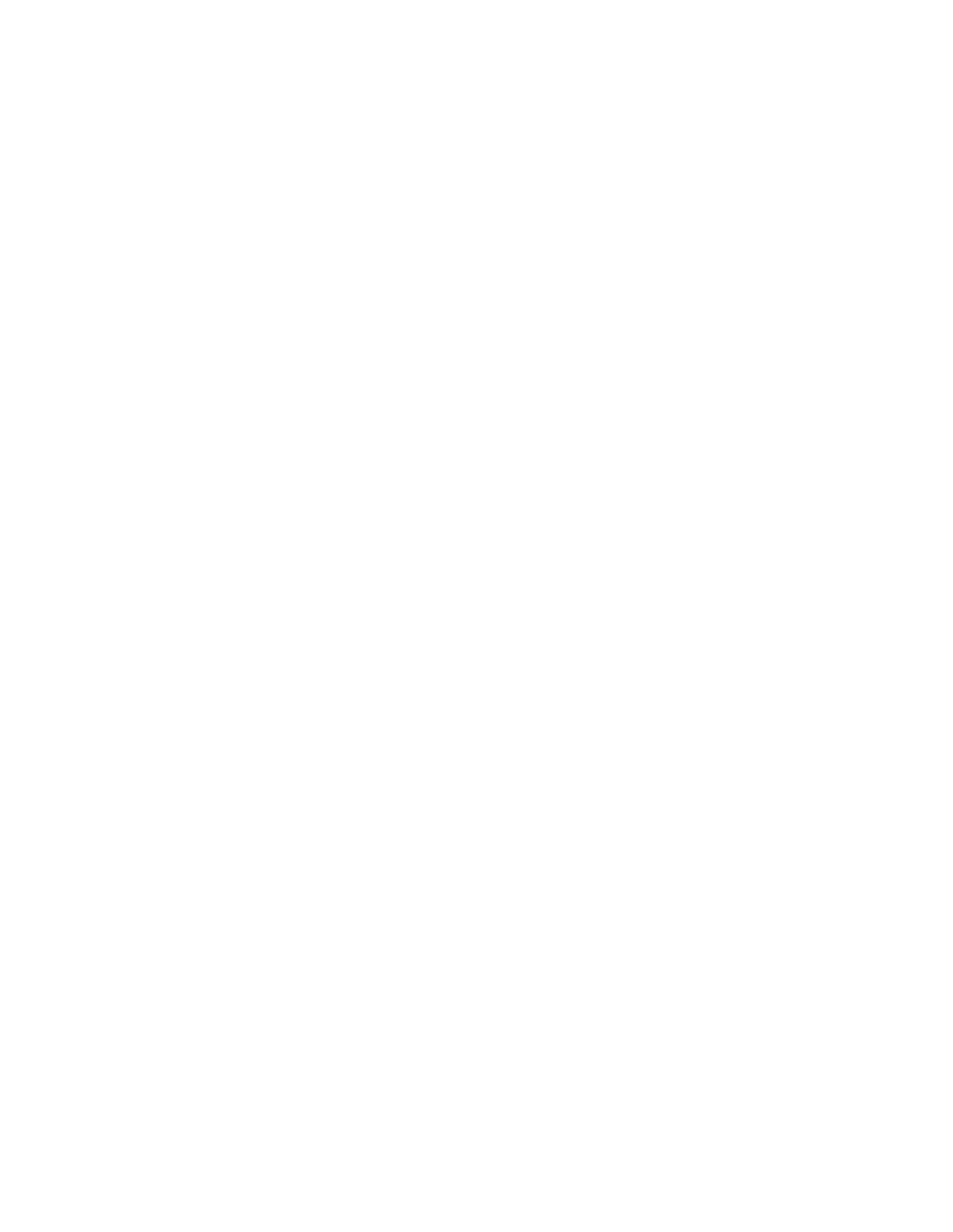## **Putting a subordinate clause in the middle of a complex sentence**

We know that you can start a sentence or end a sentence with a subordinate clause, but sometimes it can leap into the middle of a sentence and split the main clause in two.



Sarah, *noticing that the weather was changing*, went back for her coat.

The children, *becoming more excited by the minute*, went through the door.

See if you can write two examples of your own in the space below. Remember to put a comma each side of the subordinate clause.

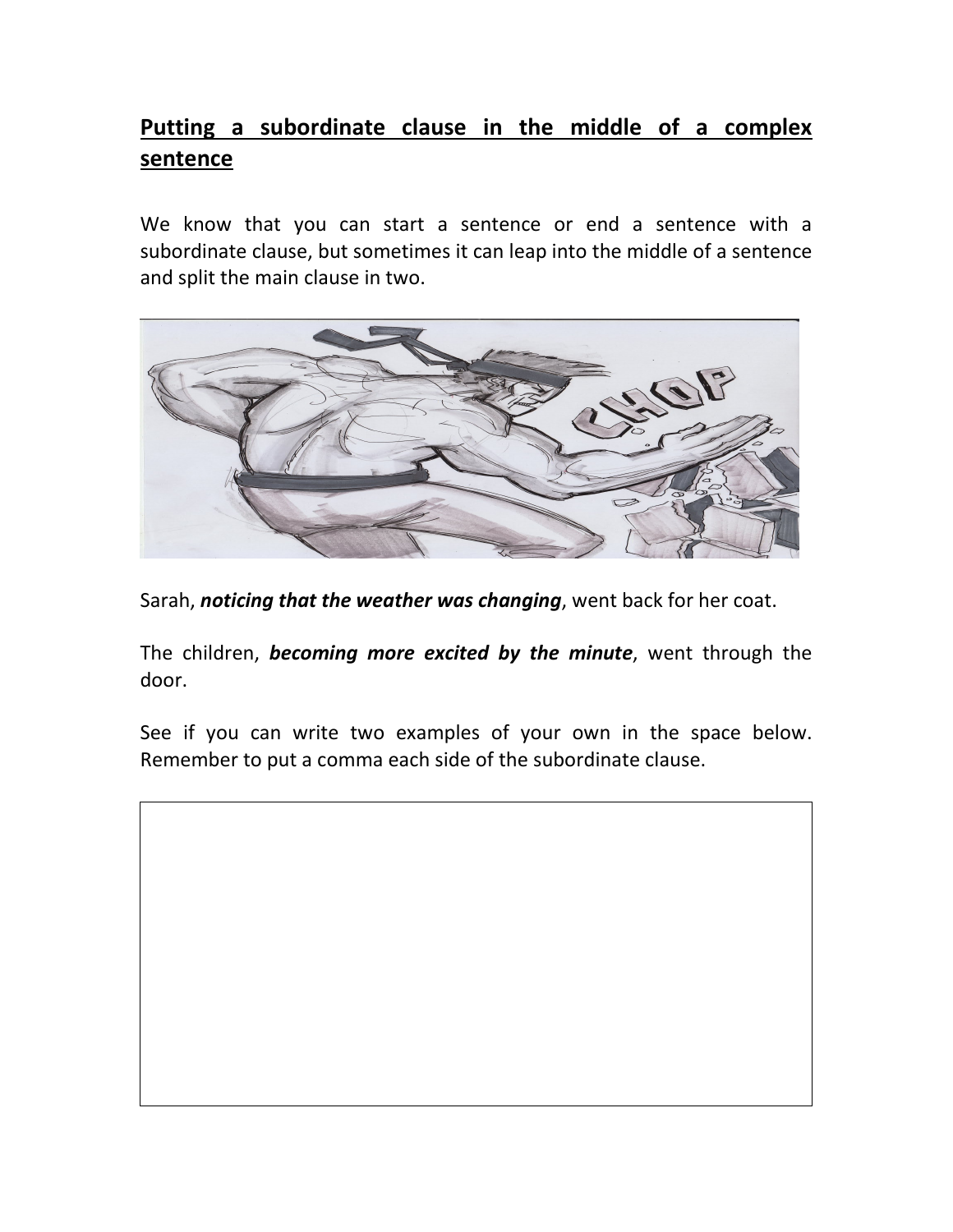**Mixing up** the way you start your complex sentences makes your writing much more interesting. Using the same kind of sentence over and over again makes your writing boring, like someone with a voice that just doesn't change.

### **Starting a complex sentence with the progressive form of the verb**

This isn't half as confusing as it sounds! The progressive form of the verb is just a word that ends in **'ing'**. Here are a couple of good examples:

*Listening to the sound of the birds in the distance* (SUBORDINATE)*, she started to think about her future* (MAIN).

*Running as fast as he could* (SUBORDINATE)*, Darius hoped that he would get there in time* (MAIN).

In the space below, write down two examples of your own: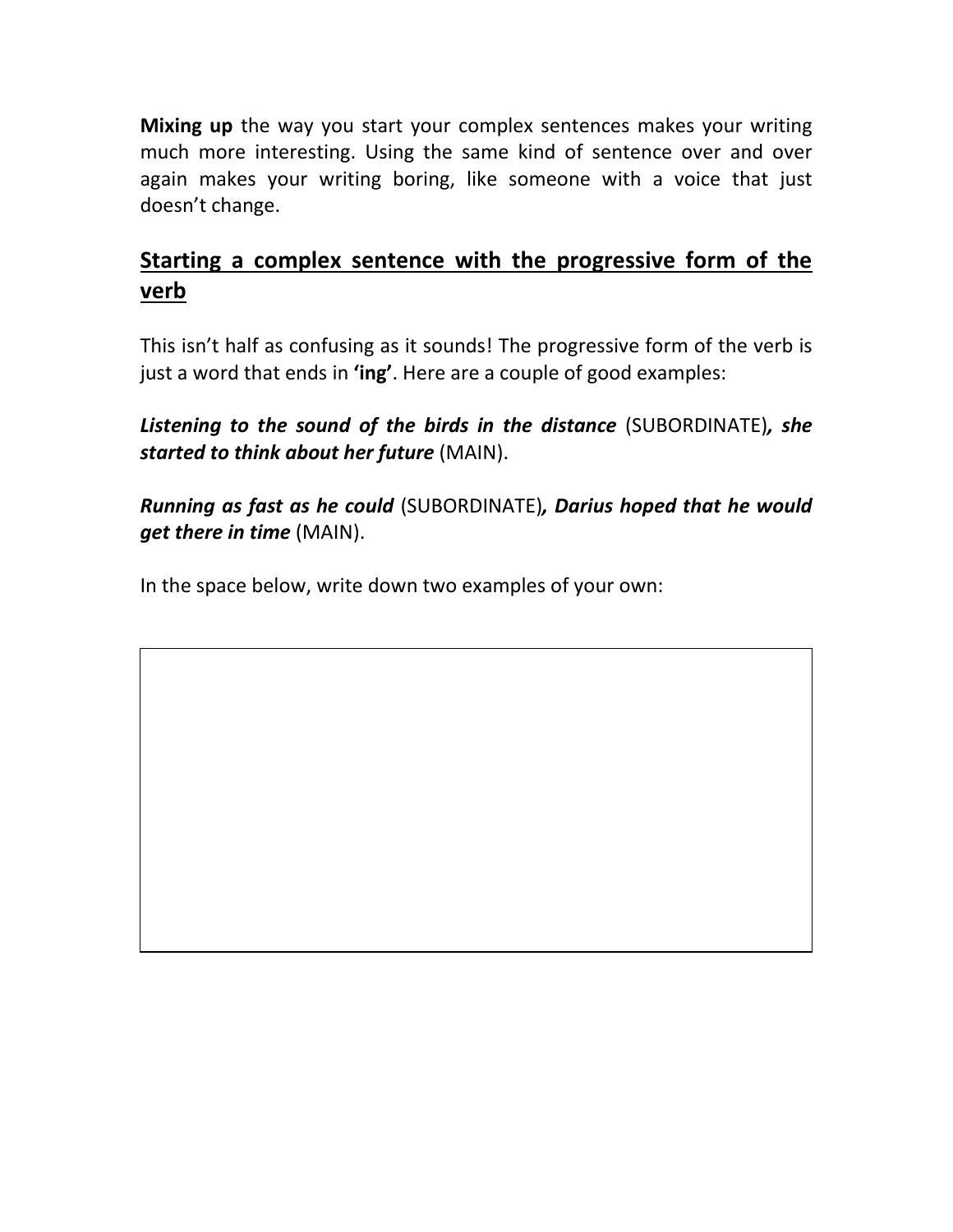## **Complex sentences**



The wall above is made of bricks. In the same way, the building blocks of sentences are called *clauses*. There are two types of clause:

| Main clause:               | Part of the sentence that can stand alone<br>as a separate sentence.                                                                                                                                                                                                |
|----------------------------|---------------------------------------------------------------------------------------------------------------------------------------------------------------------------------------------------------------------------------------------------------------------|
| <b>Subordinate</b> clause: | 'Subordinate' is just a fancy word for<br>something that has something else in<br>charge of it. The main clause is in charge<br>the subordinate clause.<br><u>of</u><br><b>The</b><br>subordinate clause just gives the extra<br>detail and can't stand on its own. |

See if you can label the main clause and the subordinate clause in the two sentences below:

*As she walked under the bridge, she started to think about what she had to do later on.* 

*She didn't go shopping, because she had run out of money.*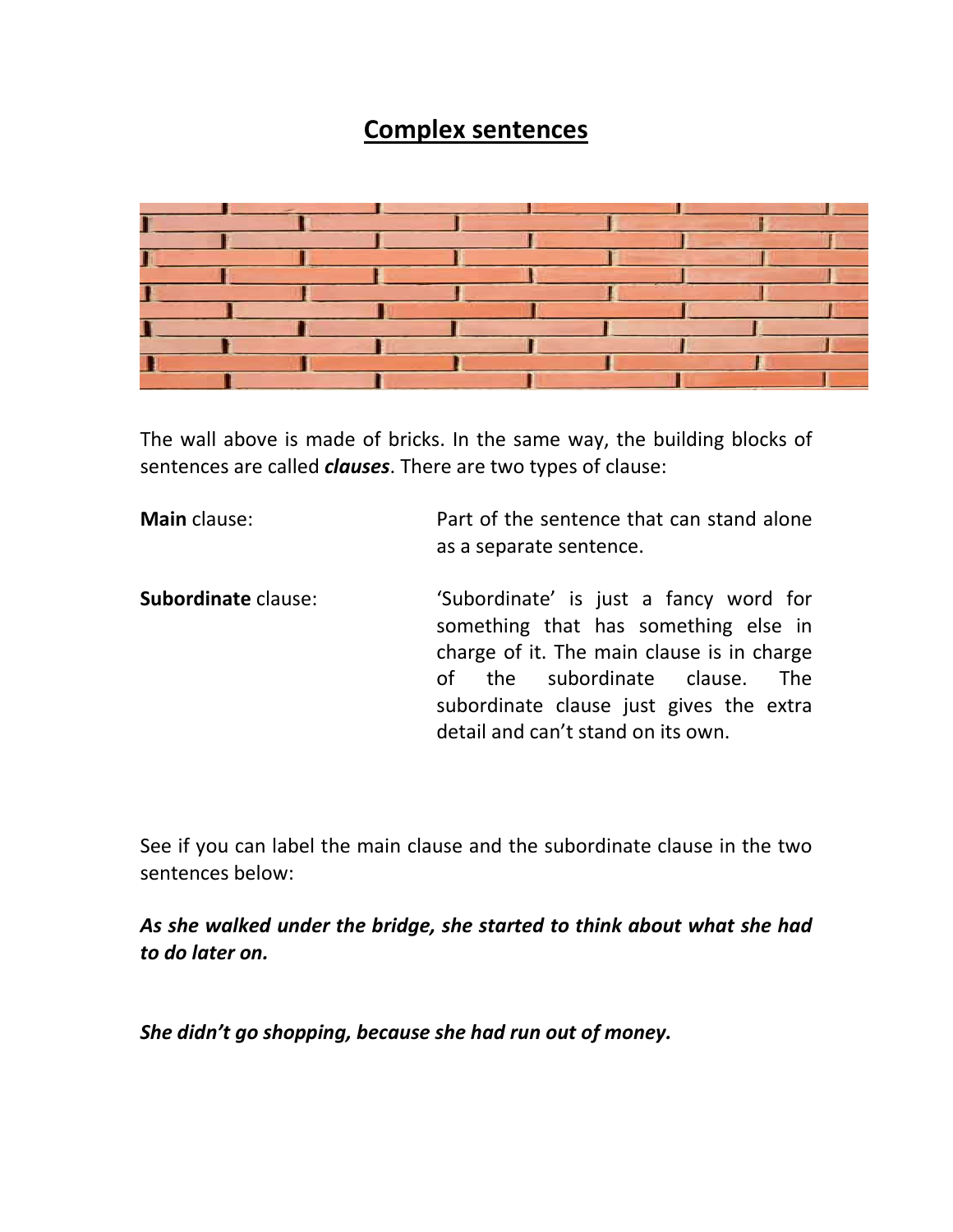Does one of the two clauses always have to come at the front of the sentence (answer below)?

What effect does it have if sentences start in different ways (answer below)?

A sentence with at least one main clause and one subordinate clause is called a *complex sentence*. In the space below, write down **three examples** of complex sentences. Remember that your subordinate clause often starts with a linking word like 'as', 'because' and 'although'. These words are called *connectives*.